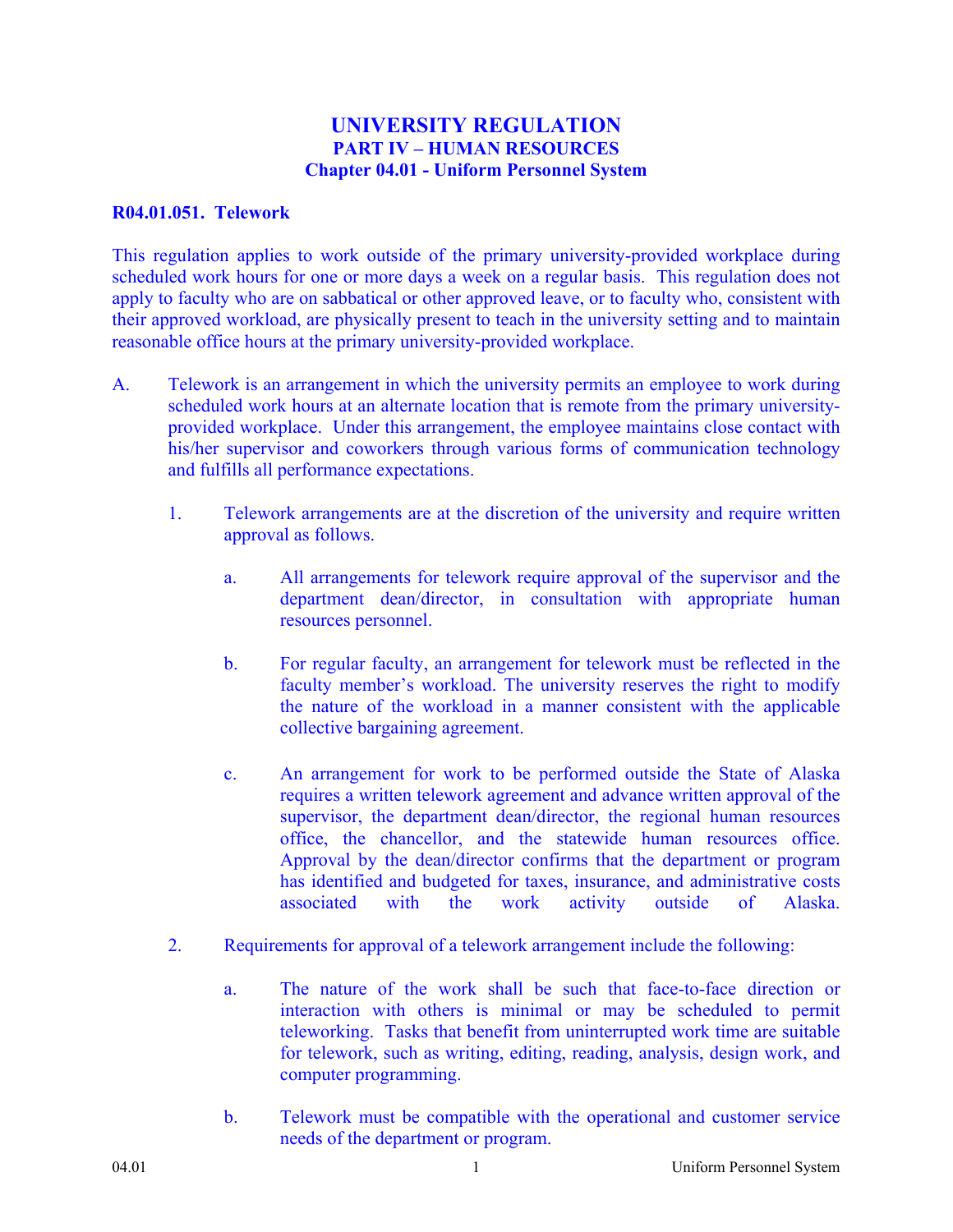- c. The overall impact of the employee's total time out of the universityprovided workplace must not adversely affect the mission of the department or program.
- d. Taxes, insurance, and administrative costs incurred to maintain an employee who works outside of the state of Alaska must be identified and budgeted by the department or program. Statewide human resources will charge the department or program for all fees associated with the work activity outside of Alaska.
- e. Telework must not subject confidential records to unauthorized disclosure.
- f. The need for specialized material or equipment must either be minimal or flexible.
- g. Telework must not adversely affect customer service delivery or employee productivity.
- h. The employee must have excellent productivity and work habits, including the ability to be self-motivated and have minimal face to face daily supervision, and must maintain the expected quantity and quality of work while teleworking. A telework agreement may include provisions to ensure that all performance expectations are met.
- i. The employee must be able and willing to provide an adequate and safe work space that is free of distractions.
- B. Telework Requests
	- 1. An employee who desires to work at a location other than the primary universityprovided workplace shall submit a written request to their supervisor for consideration.
	- 2. An employee with a disability who desires a telework arrangement as a reasonable accommodation under the Americans with Disabilities Act shall submit a request to the affirmative action officer in accordance with University Regulation 04.02.033.
- C. Work hours and Scheduling
	- 1. The employee shall be reachable by telephone, fax, pager, or e-mail during scheduled work hours.
	- 2. The employee shall be on-site at their department or program to attend required meetings and training sessions, and to perform work as requested by the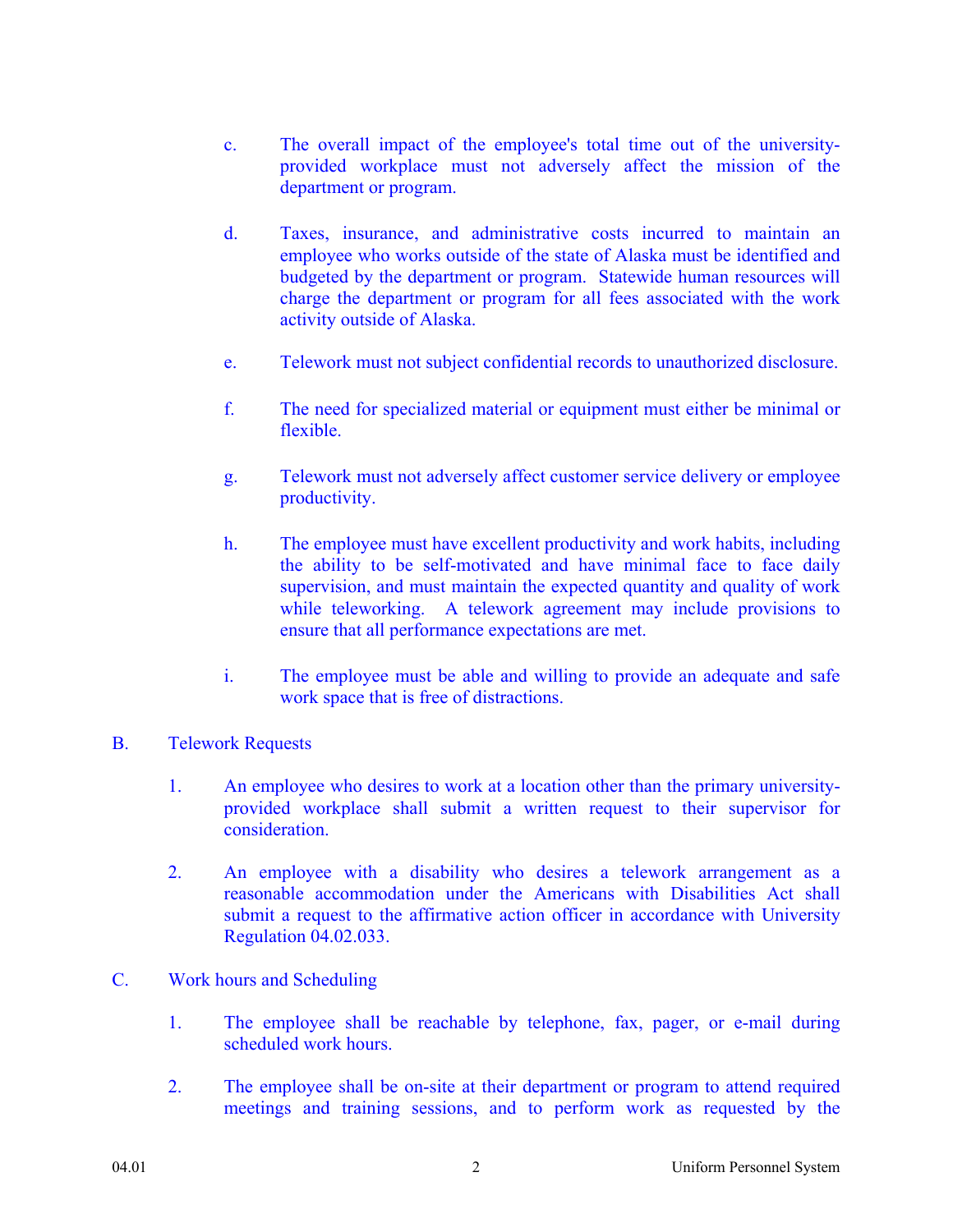supervisor.

- 3. Overtime work for a non-exempt employee must be pre-approved in writing by the supervisor. An employee who works overtime without advance written approval is subject to discipline.
- 4. The employee shall obtain supervisory approval before taking leave in accordance with university policy. The university, as a public agency, has policies and practices established pursuant to principles of public accountability under which certain employees accrue annual leave and sick leave and may be placed on leave without pay for absences when accrued leave is not used.
- D. Telework Location and Safety
	- 1. The employee shall maintain an appropriate alternate work place. The university is not responsible for any costs associated with setup of a home office or the tax, insurance and other legal implications for the business use of an employee's home. The responsibility for understanding and fulfilling all such obligations shall rest solely with the employee.
	- 2. The university may inspect the alternate workplace.
	- 3. The employee shall immediately report to the supervisor any job related injuries.
	- 4. The university is not responsible for injury to any other person or to property arising out of the use of or activities in the alternate workplace. The employee shall not hold business visits or meetings at an alternate workplace. The employee shall hold the university harmless for injuries to others or damage to property at the alternate workplace.
	- 5. In case of injury, theft, loss, or tort liability, the employee shall grant the university unlimited access to investigate and to inspect the alternate workplace.

## E. Equipment

- 1. Unless the university agrees otherwise, employees who are approved for a telework arrangement will provide their own internet and telephone connections and associated equipment, and appropriate office furnishings. Employees are responsible for maintenance and repair of such equipment. The university is not liable for loss, damage, or wear to employee-owned equipment.
- 2. Supervisors may approve use of university computers and other equipment on a case-by-case basis. The employee shall not use, or allow others to use, university equipment for purposes other than university business.
- 3. All equipment, records and materials provided by the university remain the property of the university and shall be immediately returned to the university upon request.